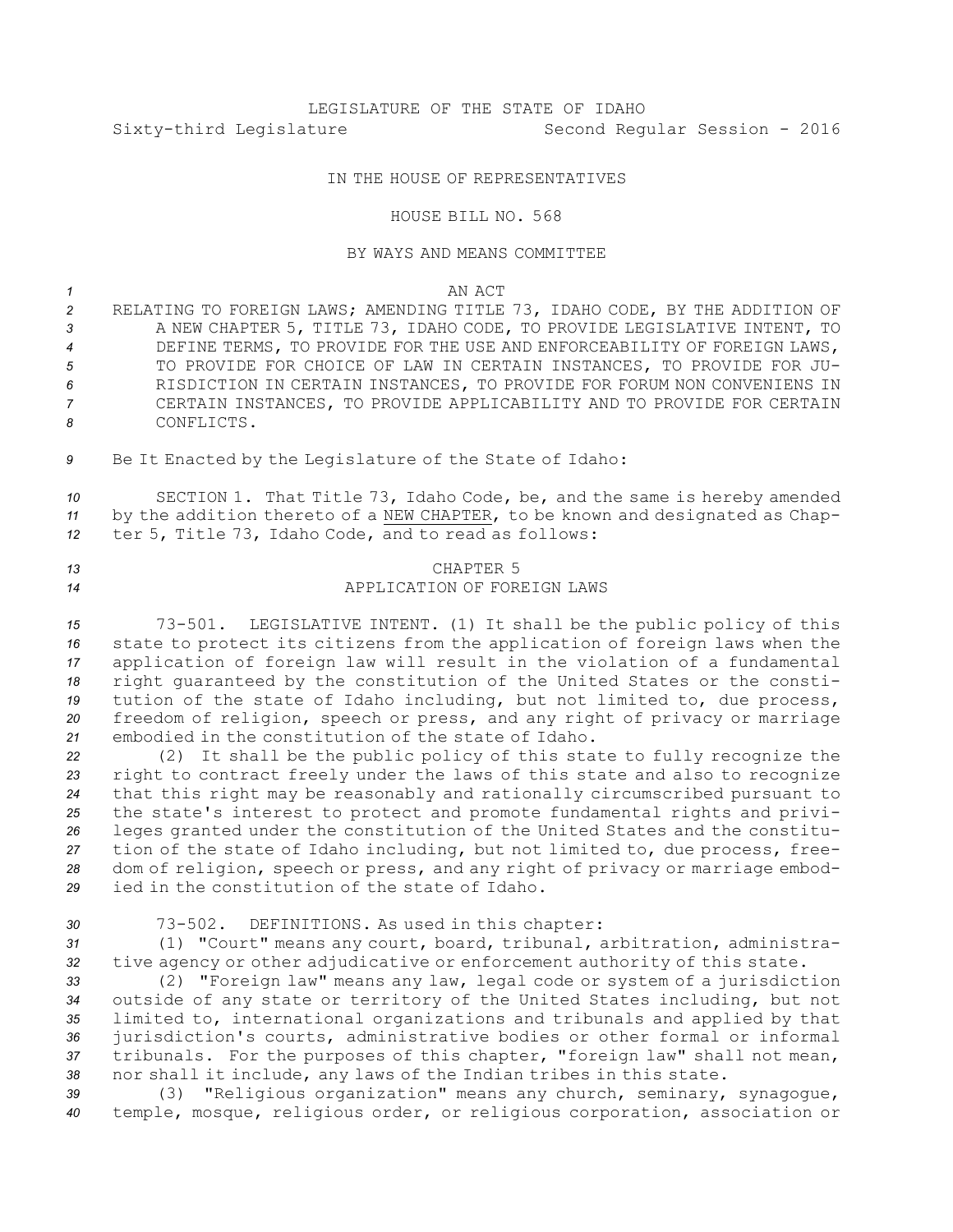society whose identity is distinctive in terms of common religious creed, beliefs, doctrines, practices or rituals, of any faith or denomination, in- cluding any organization qualifying as <sup>a</sup> church or religious organization under section 501(c)(3) or 501(d) of the Internal Revenue Code.

 73-503. USE OF FOREIGN LAWS -- ENFORCEABILITY. Any court ruling or de- cision that violates the public policy of this state shall be void and unen- forceable if the court bases its ruling or decision in the matter at issue in whole or in part on any foreign law that would not grant the parties affected by the ruling or decision the same fundamental liberties, rights and priv- ileges guaranteed under the constitution of the United States and the con- stitution of the state of Idaho including, but not limited to, due process, freedom of religion, speech or press, and any right of privacy or marriage embodied in the constitution of the state of Idaho.

 73-504. CHOICE OF LAW. <sup>A</sup> contract or contractual provision, if capable of segregation, that provides for the choice of foreign law to govern some or all of the disputes between the parties adjudicated by <sup>a</sup> court or by an arbitration panel arising from the contract mutually agreed upon that vio- lates the public policy of this state shall be void and unenforceable if the foreign law chosen includes or incorporates any substantive or procedural law, as applied to the dispute at issue, that would not grant the parties the same fundamental liberties, rights, and privileges guaranteed under the constitution of the United States and the constitution of the state of Idaho including, but not limited to, due process, freedom of religion, speech or press, and any right of privacy or marriage embodied in the constitution of the state of Idaho.

 73-505. JURISDICTION. <sup>A</sup> contract or contractual provision, if capable of segregation, that provides for jurisdiction for the purpose of granting the courts or arbitration panels in personam jurisdiction over the parties to adjudicate any disputes between the parties arising from the contract mu- tually agreed upon shall violate the public policy of this state and be void and unenforceable if the jurisdiction or arbitration panel chosen includes or incorporates any substantive or procedural foreign law, as applied to the dispute at issue, that would not guarantee the parties the same fundamental liberties, rights, and privileges guaranteed under the constitution of the United States and the constitution of the state of Idaho including, but not limited to, due process, freedom of religion, speech or press, and any right of privacy or marriage embodied in the constitution of the state of Idaho.

 73-506. FORUM NON CONVENIENS. If <sup>a</sup> person of this state, subject to personal jurisdiction in this state, seeks to maintain litigation, arbitra- tion, agency or similarly binding proceedings in this state and if the courts of this state find that granting <sup>a</sup> claim of forum non conveniens or <sup>a</sup> related claim violates or would likely violate <sup>a</sup> fundamental right guaranteed under the constitution of the United States and the constitution of the state of Idaho of the nonclaimant in the foreign forum with respect to the matter in dispute, the claim shall be denied.